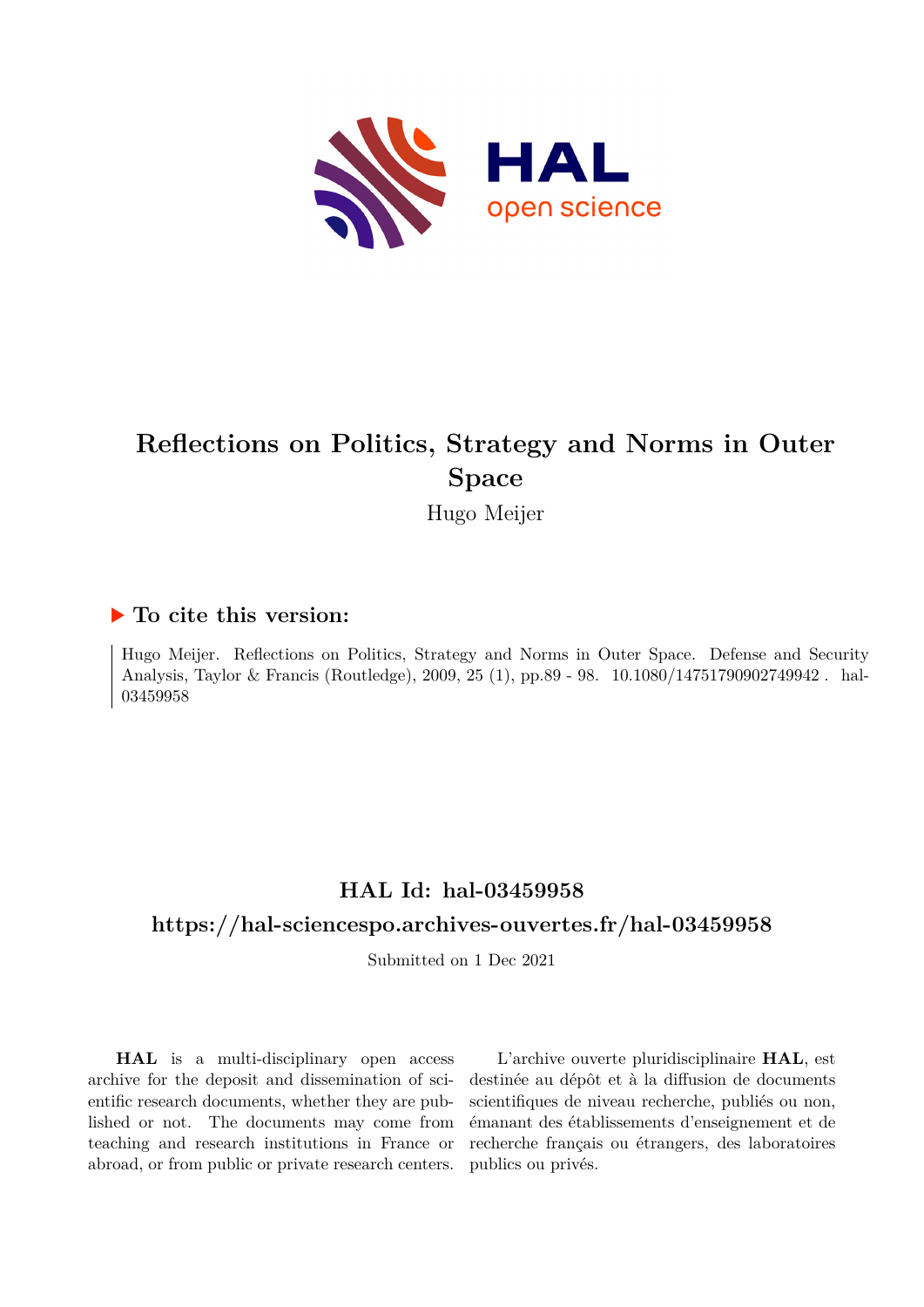*Defense & Security Analysis* Vol. 25, No. 1, pp. 89–97, March 2009

## *Critical Comment*

# **Reflections on Politics, Strategy and Norms in Outer Space**

## *Hugo L.E.Meijer*

The Paul H. Nitze School of Advanced International Studies, Johns Hopkins University, Witze Building, 1740 Massachusetts Ave NW, Washington DC 20036, USA

## **INTRODUCTION**

This article focuses on the underestimated discrepancy between recent optimistic theoretical attempts aimed at providing US policymakers with a coherent "astro-strategy" for space dominance, and the destabilizing consequences for international stability deriving from their implementation. Important intellectual references supporting US current space doctrine and strategy can be found in the US Air Force's élite School of Advanced Air and Space Studies – which develops and tests the Air Force's doctrines, concepts and strategies.

Accordingly, this article will begin by analyzing the central thoughts expressed in the book that, for the *Joint Force Quarterly* journal, is "the first book that can legitimately claim to present a comprehensive theory of space-power": Everett Dolman's *Astropolitik*: *Classical Geopolitics in the Space Age*. <sup>1</sup> This major work discusses and provides suggestions for an American grand strategy in outer space by explaining how the physical attributes of outer space and the characteristics of space systems ought to shape the application of space power. It is striking to see how close the steps taken by the US in devising an ambitious missile defense program and in revitalizing plans for space weaponization and dominance are to Everett Dolman's prescriptions for the "astropolitik plan". In conclusion, it is argued that US strategy *via* outer space should be critically reexamined and, without giving up the imperatives of national defense, states should work on an international legal framework avoiding an offense-defense spiral toward space dominance and, potentially, war.

ISSN 1475-1798 print; 1475-1801 online/09/010089-09 89 DOI: 10.1080/14751790902749942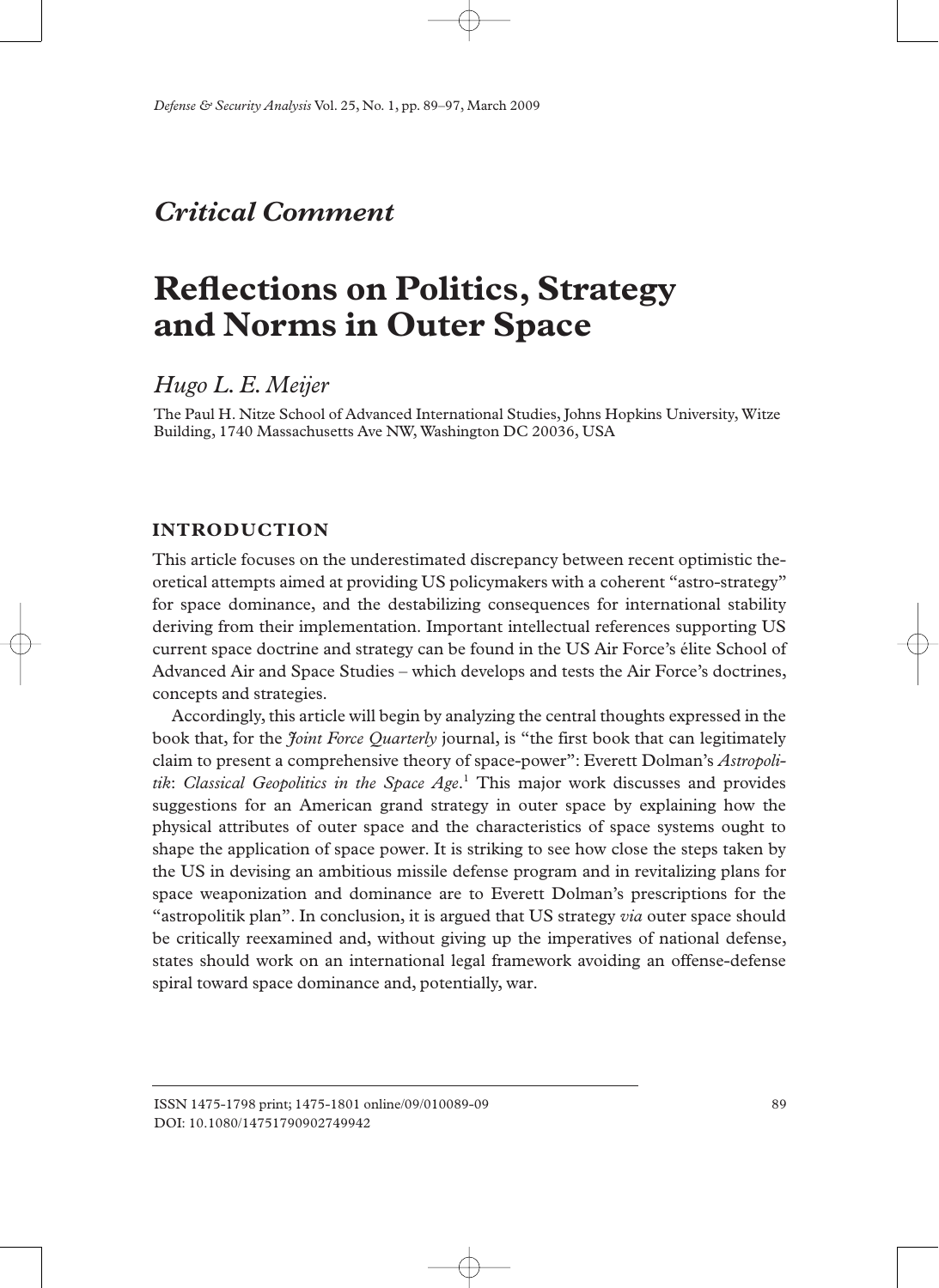## **ASTRO-STRATEGY FOR SPACE DOMINANCE**

Everett Carl Dolman, currently Professor at the US Air Force's elite School of Advanced Air and Space Studies, began his career as an intelligence analyst for the National Security Agency, and moved to the United States Space Command in 1986. During the Desert Shield/Desert Storm operations, he was placed in charge of a crisisresponse team to find Iraqi Scud missiles. In 1991, he received the CIA's Outstanding Intelligence Analyst award. He thus provides the reader with insights on the debates that shape the US Air Force's policy and, moreover, that of the US space policy itself. The development of Dolman's "Astro-Strategy" can be structured across three essential lines: the traditional geopolitical foundations of space politics; a critical analysis of the current legal regime governing space activities; and policy recommendations toward United States space dominance.

#### **The Traditional Geopolitical Foundations of Space Politics**

The author proposes an interesting reconstruction of the intellectual path from geostrategy to astrostrategy and draws cautious and fruitful parallels between sea, air and space environments. He first outlines the classical concept of geopolitics provided by Friederich List (1789–1846), Alfred Thayer Mahan (1840–1914) and Sir Halford Mackinder (1841–1947). The common denominator linking these different authors, one of the pivotal concerns to his text, is that "the influence of emerging technologies on geography, in essence the practical shrinking of the Earth, is the foundation of the geopolitical strategist' thought". 2

As a proto-geostrategist, the German economist Friedrich List's main contribution to the field has been the discussion of the influence of railways on the shifting balance of military power. He recognized that the full incorporation of this new transportation technology would fundamentally alter the political relations of the major powers. "Rail power has no clear parallel to space power, with the exception that as a new transportation and information technology, space assets deployments surely have the potential to alter the political and military relationships of the traditional world and regional powers."3

Asthe first true geostrategic advocate ofsea power,Mahan believed that *naval* power was the key to great power *status*, and that this power was to some extent geo-determined. Dolman translates in his space power theory Mahan's belief that superior naval (space) power confers, upon the nation that possesses it, the ability to secure commerce  $-$  avoiding its enemies to secure it  $-$  and thus the ability to exercise command of the sea (space). Crucial to Mahan's theory is the concept of *chokepoints*: globally strategic narrow waterways dominated by point locations. It is not necessary for a state to have control of every point of the sea to command it.A small but highly trained and equipped force should be carefully deployed to control the bottlenecks of the major sea-lanes. <sup>4</sup> In a similar way, Dolman posits new lanes of commerce and critical chokepoints in outer space. These are: the Hohmann transfer orbits between stable spaceports (the first and most important astro-political strategic narrows); <sup>5</sup> the geostationary belt and the Lagrange liberation points; and the Van Allen radiation belts.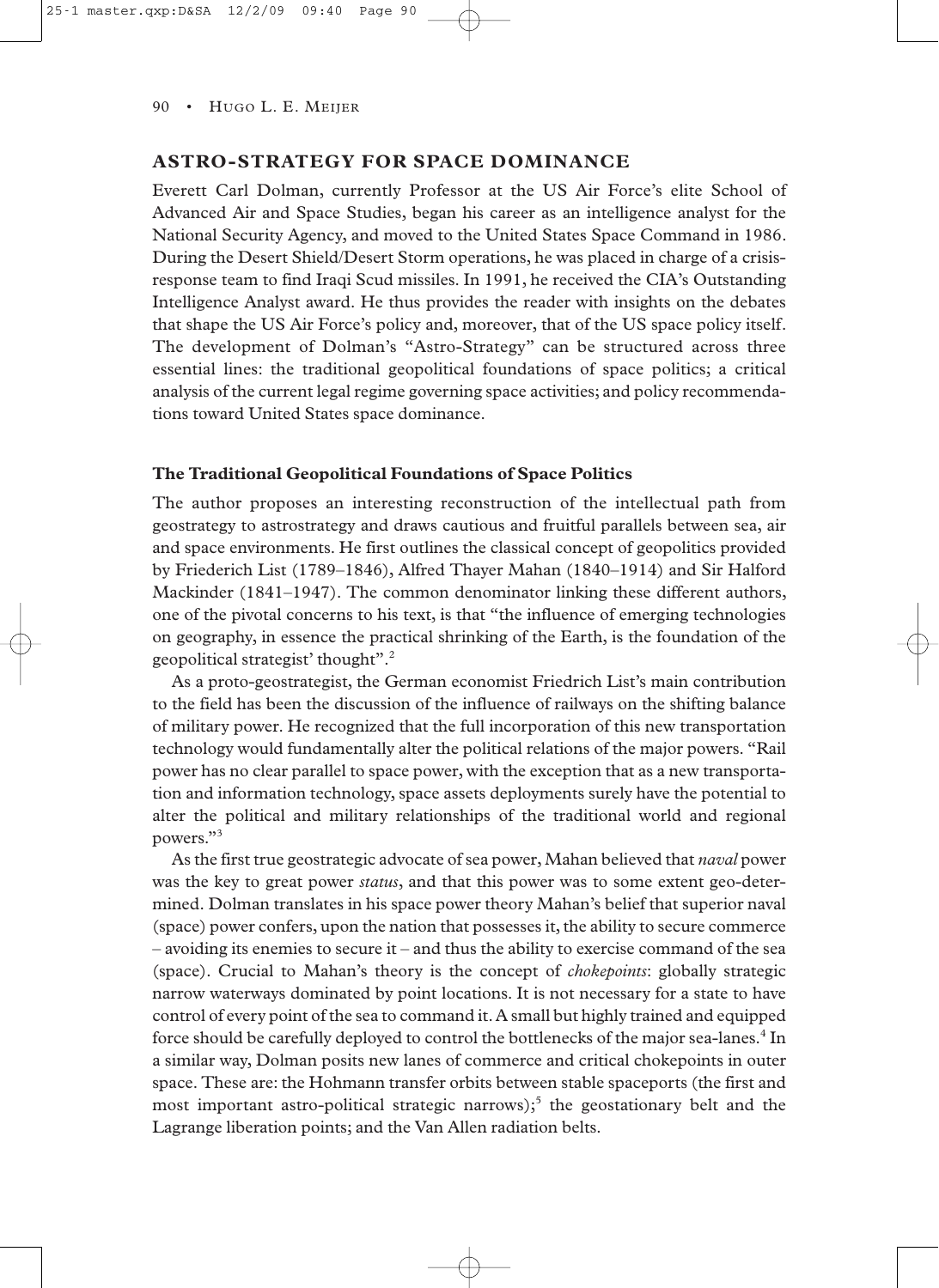#### REFLECTIONS ON POLITICS, STRATEGY AND NORMS IN OUTER SPACE . 91

Among the concepts Dolman translates from the geopolitics tradition within his space power theory, are those provided by Sir Halford Mackinder. This English geographer and geopolitican acknowledged the historical importance of sea power on the rise and demise of the great powers, but foresaw the end of naval dominance with the advent of the railroad. The key dynamic was the change in transportation technology and the importance of military mobility. As the railroad grew to transcontinental scope, Mackinder saw that the balance of power was shifting back again to land, specifically to the world's heartland – the Eurasian landmass. Mackinder's worldview in fact divided the globe into three primary regions: the Eurasian (heartland or pivotal area), the inner crescent (Western Europe, the Middle East, the Indian subcontinent, most of China) and the outer crescent (separated from the inner crescent by water).

Mackinder believed the history of civilization was, in fact, a cyclical tale of alternating dominance by land and sea powers, and that a change to land dominance was under way after the Second World War. Crucial to Mackinder's strategy for Britain was the notion that, if a state desired control of global affairs, but could not physically occupy the critical keys to geodetermined power, then it must deny control of these areas to its adversaries. "To astrostrategists the parallel is all too obvious. The vast potential resource base of outer space is presumably so enormous, effectively inexhaustible, that any state that can control it [or deny control of it] will ultimately dominate the earth".<sup>6</sup>

## **CRITICAL ANALYSIS OF THE CURRENT LEGAL REGIME GOVERNING SPACE ACTIVITIES**

The second pillar of Dolman's argument is a critical analysis of the evolution of the outer space legal regime. He argues that the *apparent* Cold War co-operation between the superpowers in the establishment of the current outer space regime – that led to the declaration of outer space as a *res communis* – was, *de facto*, established on conflicting antagonistic bases. Paradoxically, the result of the Cold War competition was cooperation.

For the statesmen steeped in the tradition of balance-of-power politics and political intrigue, the practical value of declaring space a human commons was clear. The riches of space and the full advantages of space control were unknown. Since neither superpower could be sure of the coming capabilities of the other, it seemed prudent to do everything possible to hinder the domination of the other – specifically, to declare space the unilateral province of all peoples while working feverishly to acquire the technological means and legal justifications to gain dominant control of it. The rhetoric of space co-operation became a cover to buy time. 7

The author blames this regime for having led to collective inaction because many incentives have been eliminated by international law. The "perverse consequence" of these international arrangements, he argues, is that states have been deprived of the possibility of assuming sovereign possession of new territories discovered and claimable on celestial bodies and in space. 8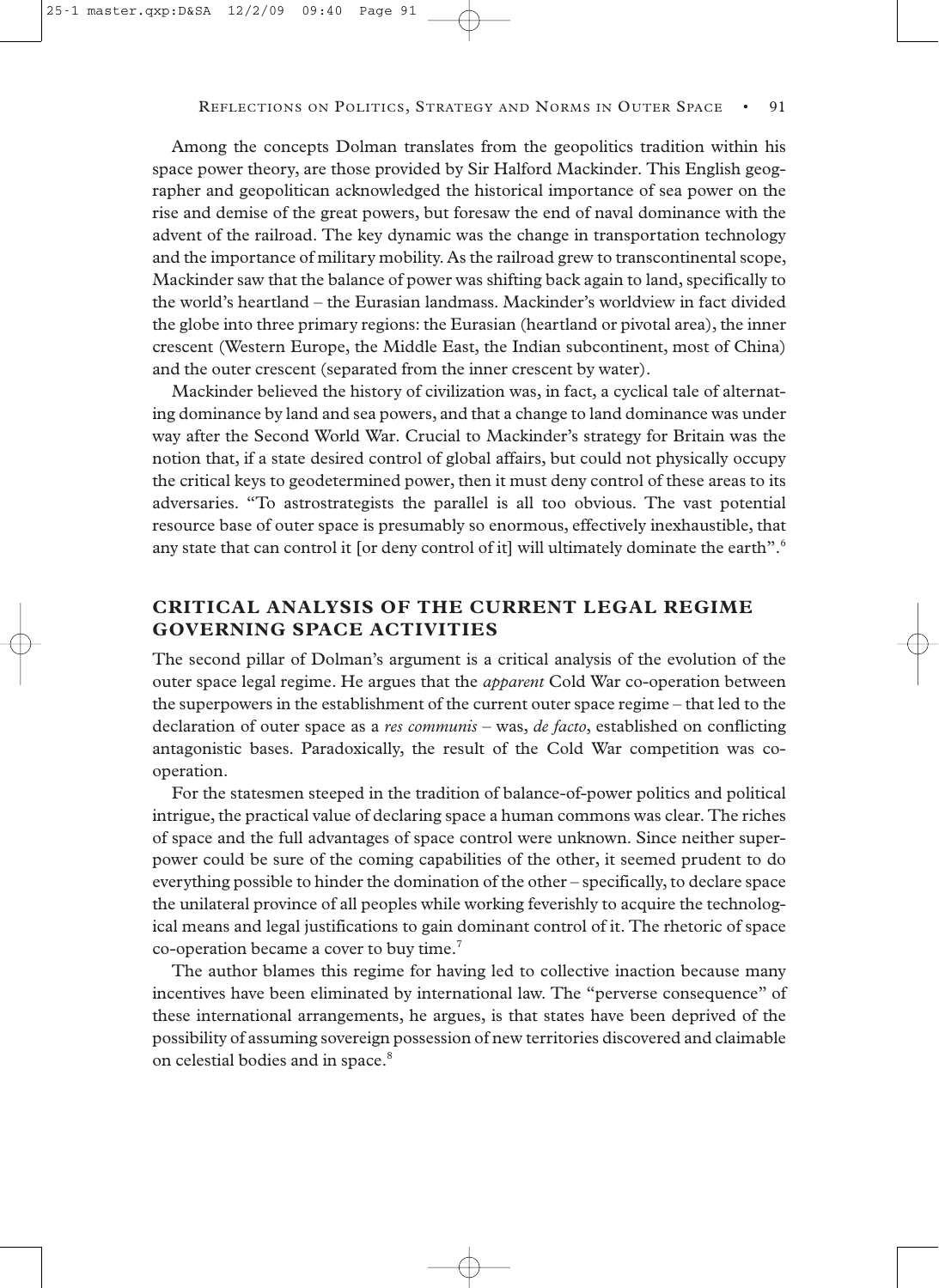## **POLICY RECOMMENDATIONS TOWARD AMERICAN SPACE DOMINANCE**

In providing policy recommendations on the basis of the previous analysis, Everett Dolman states that just three critical steps are required for the US to emplace the "astropolitik plan".

- 1. Withdraw from the current space regime and use propaganda, touting the prospects of a new golden age of space exploration.
- 2. Seize military control of low-Earth orbit. From that height above the ground, "space-based laser or kinetic energy weapons could prevent other states from deploying assets there, and could most effectively engage and destroy terrestrial enemy Anti-Satellite Weapons (ASAT)". 9
- 3. A national space co-ordination agency should be established to define and coordinate the effort of commercial, civilian and military space projects.

*Astropolitik* thus provides a military strategy and a legal-institutional blueprint that should ignite a new space race almost at once. However, "the ultimate goal of . . . Astropolitk is not the weaponization of space. Rather, the weaponization of space is a *means to an end*". <sup>10</sup> It is a means to space dominance. This study, written six years ago, is thus a remarkable attempt to adopt the political and legal tools provided by traditional geopolitical thought with the ambition to propose a coherent "space power theory" toward US space dominance. It offers a space grand strategy for US policymakers to build upon some of the founding concepts of geopolitics such as those advocated by List, Mahan and Mackinder.<sup>11</sup>

## **AMERICAN SPACE POLICY AND IMPLICATIONS FOR "EARTH DIPLOMACY" Space Policy**

Since the 2001 report of the Commission to Assess National Security Space Management and Organization, chaired by Donald Rumsfeld, the US is devising an ambitious missile defense program and revitalizing plansforspace weaponization and dominance. It is striking to see how close are the steps taken by the Bush administration and Everett Dolman's prescriptions for the "astropolitik plan":

- 1. "*Withdraw from the current space regime and use propaganda, touting the prospects of a new golden age of space exploration*". In 2002, the US withdrew from the 1974 Anti-Ballistic Missile Treaty. By eliminating a long-standing limitation on missile defense systems an prohibition, this move has generated hostile reactions in Beijing and Moscow – the only powers, together with the US, possessing the ability to launch nuclear warheads on land-based ICBMs.
- 2. "*A national space co-ordination agency should be established to define and co-ordinate the effort of commercial,civilian and military space projects*." The same year, the Department of Defense created the Missile Defense Agency – which replaced the Ballistic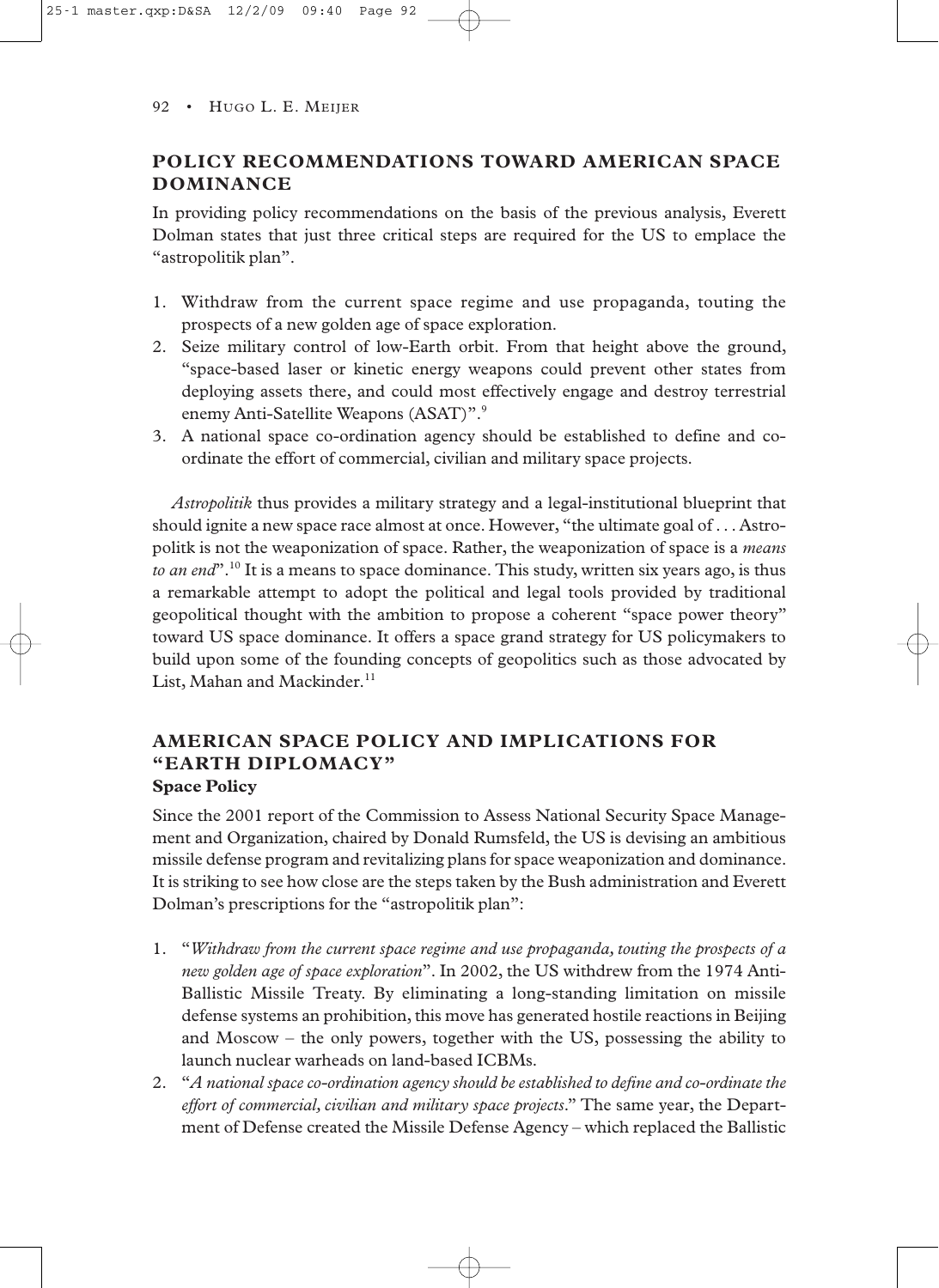REFLECTIONS ON POLITICS, STRATEGY AND NORMS IN OUTER SPACE • 93

Missile Defense Organization – responsible for developing a layered ground-, seaand space-based defense against ballistic missiles. Always in 2002, President George W. Bush signed the National Security Presidential Directive 23, which outlined a plan to begin deployment of operational ballistic missile defense systems by 2004, the Ground-Based Midcourse Defense (GMD).<sup>12</sup>

3. "*Seize military control of low-Earth orbit.From that height above the ground,space-based laser or kinetic energy weapons could prevent other states from deploying assets there, and could most effectively engage and destroy terrestrial enemy Anti-Satellite Weapons*". The US has also revived concepts of placing kinetic-energy interceptorsin space and has investigated the idea of space-based lasers. <sup>13</sup> The Space-Based Interceptor classified program, PE 0603891C Special Programs MDA, first appeared in the 2005 budget request.<sup>14</sup> According to MDA head Lt. Gen. Trey Obering, the Agency is starting to take "a hard look at developing a space-based layer".<sup>15</sup> In 2007, the US Missile Defense Agency (MDA) requested \$45 million, to begin in FY 2008, to develop space-based ballistic missile interceptors that would attack ballistic missiles in boost phase.

### **Earth Diplomacy**

Consistent with Dolman's "Astropolitik", since 2002, the US are setting up a radar system in the Czech Republic and ten interceptors in Poland. This third site (in addition to the ones in Alaska and California) is officially planned to counter "rogue states" (namely Iranian) Inter-Continental Ballistic Missiles. The majority of defense experts claim, however, that it "might undermine part of Russian strategic deterrence by intercepting the 18 to 25 Russian Intercontinental Balistic Missiles (ICBMs) – the SS-25 – based in Vypolzovo (Tver), north-east of Moscow to [Russian] strategic nuclear forces."<sup>16</sup> The resulting challenge for Russian security planners is to maintain deterrence stability while US capabilities are steadily improving. The more spacebased systems reduce US concerns about the costs of using force, the more likely Russia is to seek asymmetrical, and potentially very destabilizing, ways to shore up its own deterrent. China too is concerned that the US missile defense network and program for space weaponization will undercut its strategic nuclear deterrent.<sup>17</sup> Beijing has an even more immediate problem than Russia because it has a much smaller nuclear deterrent and a core security issue – Taiwan – that could cause a nearterm conflict with the United States. Since China has only about 20 single-warhead ballistic missiles that could reach the United States, it is concerned about even a rudimentary US missile defense system, especially in the context of the coercive prevention strategy.

### **International Stability**

The problem is that the aggressive, unilateral tone of these policies and military doctrinal documents has promoted consideration of counter-measures and spacerelated weaponry by the potential targets of these policies – namely Russia and China. "In other words, the United States finds itself on the horns of the classic security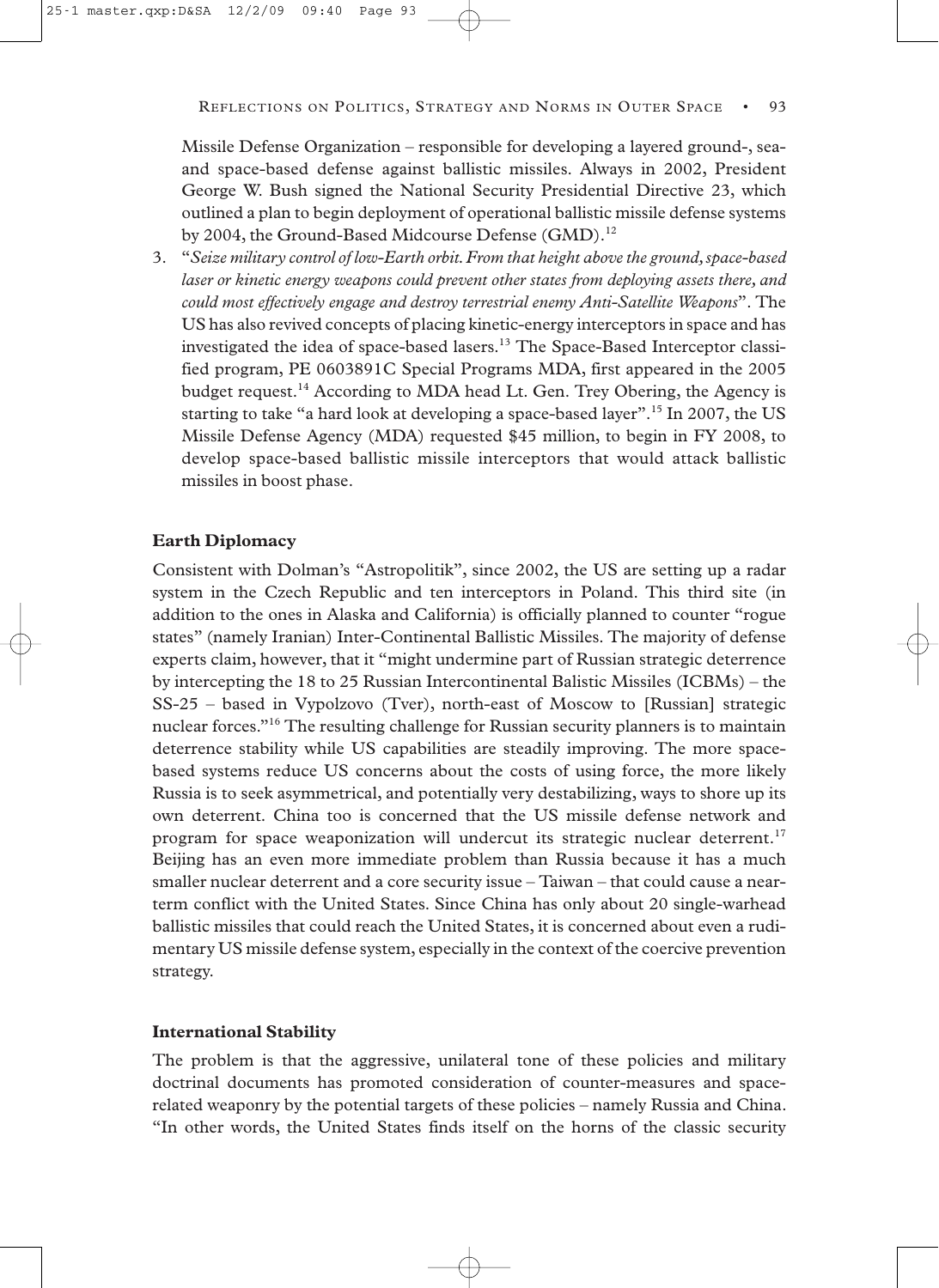dilemma with regard to space: the more the United States seeks 'hard power' means to both protect itself in space and ensure that others cannot use space against it, the more threatening US intentions seem and the more others will seek to counter US actions".<sup>18</sup> The posture of American policies has encouraged Russia and China to consider counter-measures. Russia's plan of deployment of *Iskander* missiles in the Kaliningrad region – in reaction to the planned missile defense deployment in Poland and the Czech Republic – and China's test of an anti-satellite weapon in 2007 are two cases in point.It seems, therefore, that US aggressive deployment of a ballistic missile defense system and its unilateral policy seeking space weaponization is fostering potential conflict among great powers and international instability. It is crucially important for both astrostrategists and policymakers to attentively analyze the consequences of theoretically appealing expansionist strategies for the stability of international relations.

### **AVOIDING WAR IN OUTER SPACE**

Because of the close relationship between ballistic missiles and space launchers and the possibility that missile defense programs will pave the way for the full-fledged weaponization ofspace, control of missiles and missile defensesisintimately interlinked with the prevention of the weaponization of outer space. Space security pre-eminently being an issue of global security, it is crucial to avoid an escalating offence-defense spiral and to accurately define "acceptable" and "unacceptable" uses of space through international legal instruments.

Several state and non-state actors have long been calling for the prevention of an arms race in outer space, seeking to strengthen international space law and arms control by introducing provisions against the weaponization of space.<sup>19</sup> In February 2008, at the Conference on Disarmament, Russia and China jointly presented a draft treaty on the Prevention of the Placement of Weapons in Outer Space that was rejected by the United States. <sup>20</sup> Distrust, instability and ultimately violence would be considerably increased with advanced space weapons, such as maneuverable space mines, micro-satellites, kinetic kill vehicles, chemical and nuclear explosives, or particle, microwave and laser beams.<sup>21</sup> Transforming space from the "common heritage" of mankind into a "high frontier" for space warfare where weapons are used "to, from, in and through" space, contains considerable risks for all states, including the United States.<sup>22</sup>

To avoid these risks, the transition from the militarization to the weaponization of space needs to be prevented.<sup>23</sup> Comprehensive space arms control would seek to ban weapons against objects in space and from objects in space against any target, and would prohibit development, testing, and deployment of such systems altogether before more advanced weapons are tested or become operational. The Russian-Chinese proposal for a blueprint for co-operation might, for instance, be adopted. It would be based on three basic obligations:

1. Not to place in orbit around the Earth any objects carrying any kind of weapons, not to install such weapons on celestial bodies, and not to station such weapons in outer space in any other manner;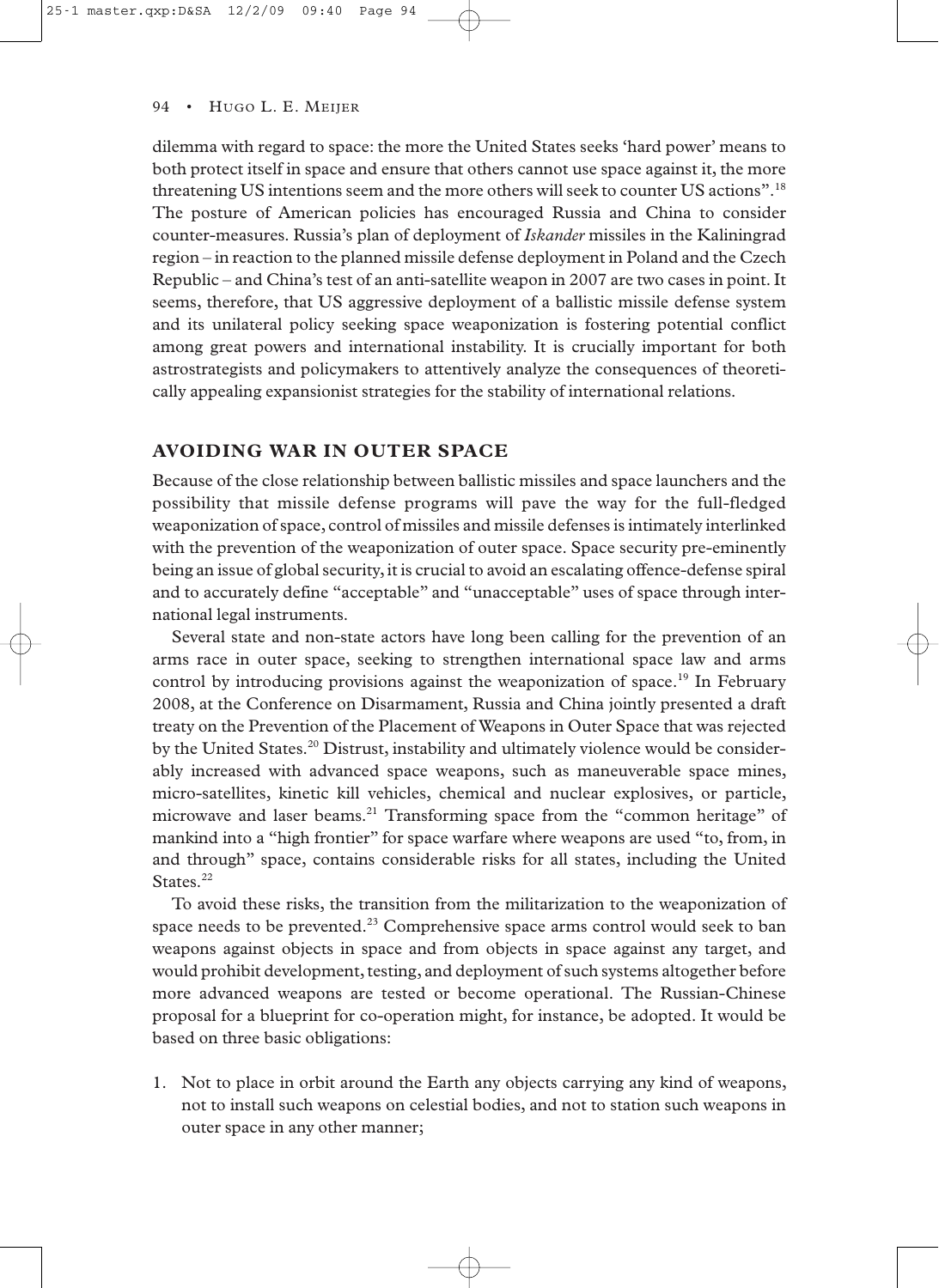REFLECTIONS ON POLITICS, STRATEGY AND NORMS IN OUTER SPACE • 95

- 2. Not to resort to the threat or use of force against outer space objects;
- 3. Not to assist or encourage other states, groups of states or international organizations to participate in activities prohibited by this treaty.

Since the beginning of the twenty-first century, US political and military elites have invested massive economic and diplomatic resources in implementing a missile defense system and in investigating opportunities to enlarge (traditional land- and sea-based) delivery platforms into outer space. The reactions of the United States' major potential rivals – Russia and China – have highlighted the destabilizing potential of such ambitions. Accordingly, US strategy via outer space has to be critically re-examined and, without giving up the imperatives of national defense, states should work on an international legal framework to avoid an offensive-defensive spiral toward space dominance and, potentially, war.

#### **REFERENCES**

Chomsky, N., *Hegemony or Survival:America's Quest for Global Dominance*, A Metropolitan, 2004. Cirincione, J., J. Wolfsthal and M. Rajkumar, *Deadly Arsenals: Nuclear, Biological, and Chemicals Threats*, Washington DC: Carnegie Endowment for International Peace, 2005.

- Coyle, P. E. and J. B. Rhinelander, "Drawing the Line: the Path to Controlling Weapons in Space", *Disarmament Diplomacy*, Vol. 66, September 2002.
- Dolman, E. C., *Astropolitik:Classical Geopolitics in the Space Age*, London: Frank Cass, 2002.
- Gusterson, H., "Tall Tales and Deceptive Discourse", *Bulletin of the Atomic Scientists*, November/December 2001.
- Hitchens,T., "Multilateral Approachesto Preventing the Weaponization of Space",*Disarmament Diplomacy*, No. 56, April 2001.
- Hitchens, T., *Weaponizing Space:Is Current US Policy Protecting Our Security?*, Testimony before the National Security and Foreign Affairs Subcommittee, US Congress, Washington, 23 March 2007.
- Hitchens,T.,M. Katz-Hyman and V.Samson, "Space Weapon Spending in the FY 2007 Defense Budget", *Center for Defense Information*, 2006.
- Hitchens T. and V. Samson, "Space-Based Interceptors. Still Not a Good Idea", *Georgetown Journal of International Affairs*, Summer–Fall 2004.
- Kaplan, L., "Offensive Line", *The New Republic*, Vol. 224 No. 11, 12 March 2001, pp. 20–25.
- Krepon, M. and M. Heller, "A Mode of Conduct for Space Assurance", *Disarmament Policy*, No. 77, May/June 2004.
- Kristensen, Hans, *Global Strike:A Chronology of the Pentagon's New Offensive Strike Plan*, Federation of American Scientists/Natural Resources Defense Council, 15 March 2006.
- Logsdon,J. M. and G. Adams (eds), *Space Weapons:Are They Needed?*, Space Policy Institute and Security Studies Program, George Washington University, 2003.
- Meijer, H. L. E., "Unifying Europe Through the Militarization of the Outer Space? Threats and Perspectives for the ESDP", *Safe Paper*, n.1/07, The CIPI Foundation, Brussels, November 2007.
- Meijer, H. L. E., "Space Weaponization, Missile Defense and Nuclear Warfare: US Strategy in the XXI Century", presented at the Critical International and Political Studies (CRIPS) Seminar, University of Warwick, 8 October 2008.
- MSNBC, "Russia Warns US About Weapons in Space: Minister Vows Retaliatory Steps over Technology Threat", *Associated Press,* 2 June 2005, http://www.msnbc.msn.com/id/ 8073961.
- Nye, J., Jr. and J. Schear (eds), *Seeking Stability in Space: Anti-Satellite Weapons and the Evolving*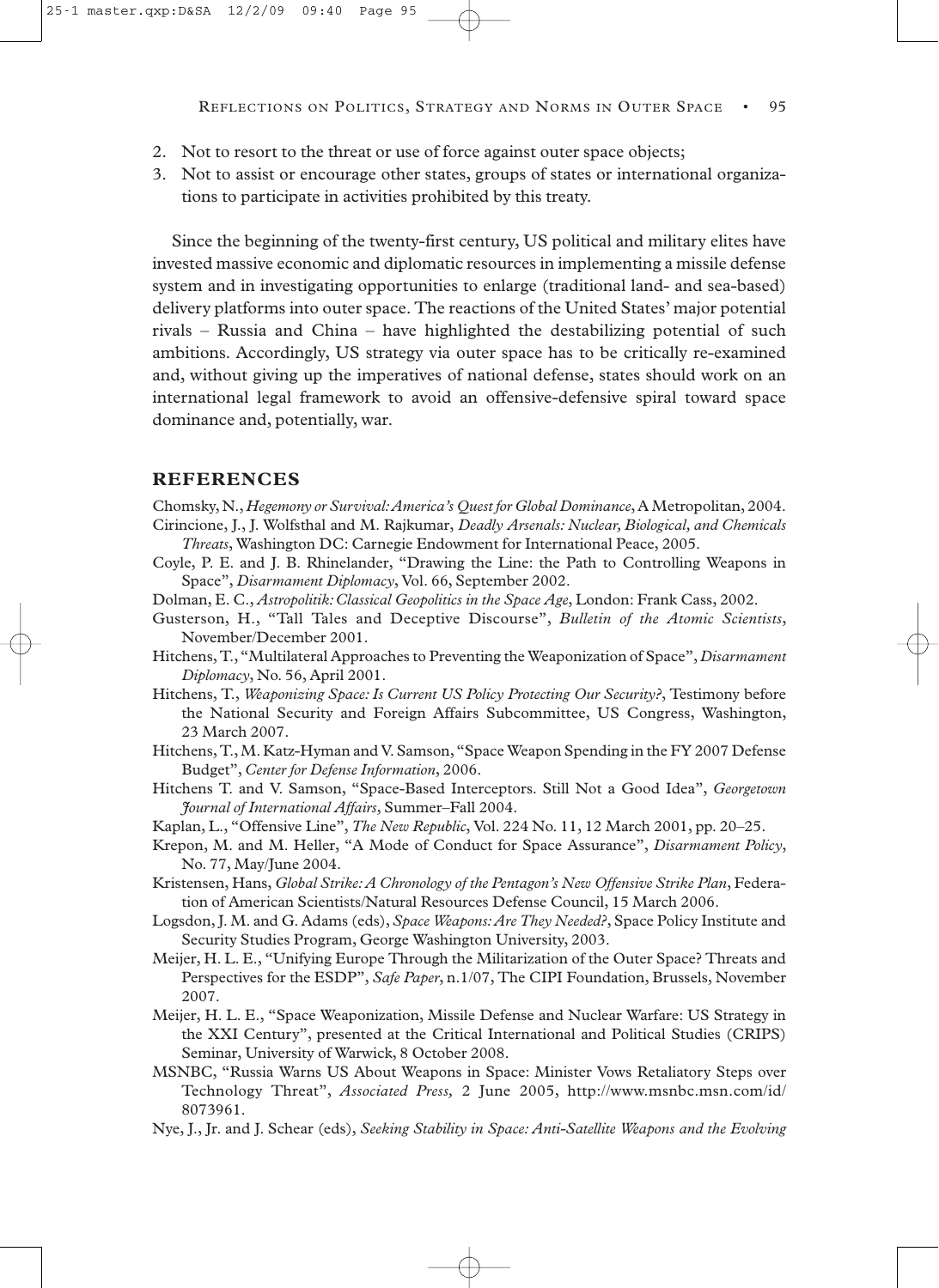*Space Regime,*University Press of America, 1987.

Podvig, P. and H. Zhang, *Russian and Chinese Responses to US Military Plans in Space*: *A Report Reconsidering the Rules of Space Project*, Cambridge: American Academy of Arts & Sciences, March 2008.

Preston, P., *et al., Space Weapons,Earth Wars*, Santa Monica: RAND Corporation, 2002

Putrich, G., "US Senator: Put Missile Interceptors in Space", *Defense News*, April 2008.

- Scheffran, J., "Missiles, Missile Defense, and Space Weaponization", Working Papers from the Nuclear Non-Proliferation Treaty Preparatory Committee 30 April–11 May 2008, Vienna. Available at: http://www.reachingcriticalwill.org/legal/npt/NGOpres02/6.pdf.
- US Air Force, *Counterspace Operations Doctrine Document*, AFDD 2-2.1. 2004.
- Wolter, D., "An International Law Perspective on Common Security in Outer Space", *Disarmament Policy*, No. 81, Winter 2005.
- Wolter, D., "Common Security in Outer Space and International Law", *United Nations Institute for Disarmament Research*, UNIDIR/2005/29, 2006. Available at: http://www.unidir.org.
- Zaitsev, Y., "BMD Games And The Caucasus Crisis Part One", *United Press International*, 28 August 2008.

## **NOTES**

- 1. E. C. Dolman, *Astropolitik:Classical Geopolitics in the Space Age,* London: Frank Cass, 2002.
- 2. The determining geographical factors have respectively been: wind and current in the age of sail; gradient in the rail age; and, today, gravity in the space age.
- 3. E. Dolman, *op.cit*.
- 4. He specified the straits of Dover, Gibraltar and Malacca, the Cape of Good Hope, Malta, the Suez Canal, and the St Lawrence Seaway.
- 5. What is important in space-faring terms is the propulsive effort required to change a velocity vector. Because of the unseen undulations of the outer space terrain, the gravity wells, geostrategy must minimize the total velocity effort, Delta V, by taking into consideration gravity and the quantity of fuel required. The Hohmann Transfers Orbits (HTO), is a two step maneuver that minimizes Delta V: first the engine is accelerated into a higher (or decelerated into a lower) elliptical orbit; then the spacecraft fires again to circularize and stabilize the final orbit. This specific maneuver conserves fuel and increases the productive life of the spacecraft. Therefore, according to Dolman, the future lanes of commerce and military lines of communications will be the HTO between stable spaceports.
- 6. In 2004, the *Counterspace Operations Doctrine* document clearly showed what the US actually intend to do: that is, to achieve and maintain *space superiority* – the "freedom to attack as well as the freedom from attack" – in space. See, Air Force, *Counterspace Operations Doctrine Document*, AFDD 2-2.1, 2004.
- 7. E. Dolman, *op.cit*., p. 170.
- 8. *Ibid.*, 139.
- 9. *Ibid.,*p. 157.
- 10. *Ibid.,*p. 182.
- 11. The greatest weakness of this work is the scope that this strategy pretends to have. The book aggressively overflows into the political realm, positing what the overall political aim of the US in outer space should be. In line with Carl Von Clausewitz's thought, he states that "strategy is ultimately political in nature, that is to say the *ends* of national strategy are inextricably political" (p. 146) and should thus be subordinated to politics. Nevertheless, his theory of space power is much more than a coherent *ensemble* of teachings for present and future space-strategists. Dolman's ambition for US dominance in space *is* rooted in a moral justification. In his words, the US "can advance a broad moral argument for space domination", in that, he argues, if the US could seize control of outer space, this would place as guardian of space "the most benign state [that] has ever attempted hegemony over the greater part of the world" (pp. 157–158). The implications of Dolman's attempt isto provide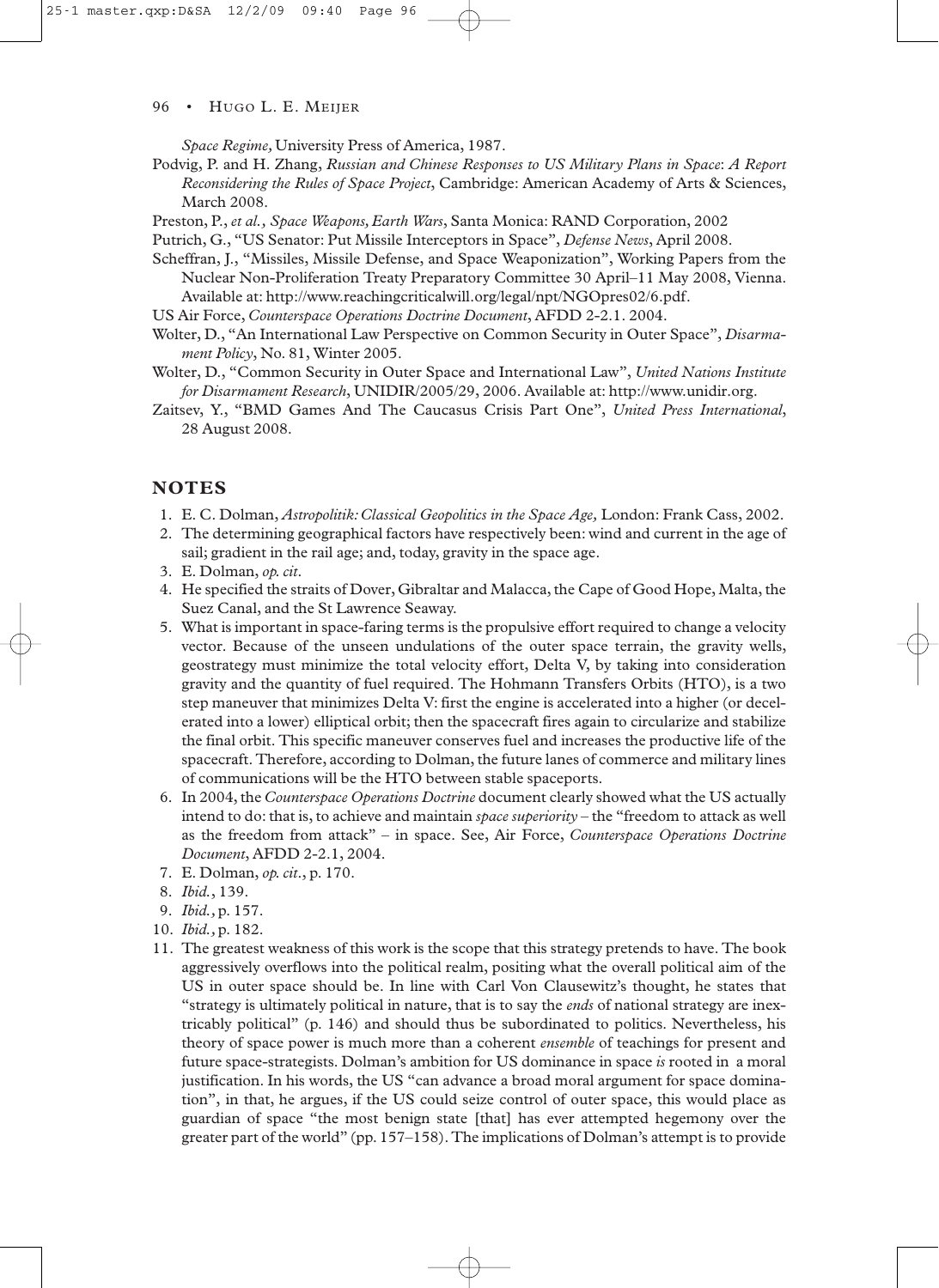#### REFLECTIONS ON POLITICS, STRATEGY AND NORMS IN OUTER SPACE . 97

a moral justification for military expansionist strategies into space and, thereby, to contradict the teachings of Carl Von Clausewitz.

- 12. "Missile defense is only a small component of much more ambitious programs for militarization of space, with the intent to achieve a monopoly on the use of space for offensive military purposes" (Chomsky, 2004). In fact, GMD relies heavily on satellite communication. Washington planners know that rivals of the US could therefore destroy those satellites with (cheaper) anti-satellite weapons rather than trying to shoot down missiles. The link between GMD and militarization of space lies exactly here: offensive space-based weapons could, among other functions, protect satellites or even launch preventive attacks. The weaponization of outer space is intimately connected to the development of GMD. Lawrence Kaplan concludes in the *New Republic* that "missile defense isn't . . . meant to protect the US. It's a tool of global dominance".L. Kaplan, *op.cit*. On the relation between space weaponization, missile defense and nuclear warfare, see Meijer, 2009.
- 13. See the Space Weapons Spending Analyses by the *Center for Defense Intelligence*, available at http://www.cdi.org.
- 14. http://www.globalsecurity.org/space/systems/sbi.htm.
- 15. T. Hitchens, M. Katz-Hyman and V. Samson, "Space Weapon Spending in the FY 2007 Defense Budget", *Center for Defense Information*, 2006.
- 16. Y. Zaitsev , "BMD Games And The Caucasus Crisis Part One", *United Press International*, 28 August 2008. Also "Russian Official Says New US Space Policy Will Lead to Military Confrontation", *Moscow News*, 30 November 2006., http://www.mosnews.com/news/2006 /11/30/spacecritic.shtml; also, Associated Press, "Russia Warns US About Weapons in Space: Minister Vows Retaliatory Steps over Technology Threat", 2 June 2005, http://www.msnbc.msn.com/id/8073961.
- 17. The major threat for the Chinese is the risk that this system would allow preventive action against its 20 nuclear weapons deployed on long-range missiles that can reach the continental United States. This would obliterate Beijing's nuclear deterrent. See, H. Gusterson, "Tall Tales and Deceptive Discourse",*Bulletin of the Atomic Scientists*, November/December 2001.
- 18. T. Hitchens, *Weaponizing Space: Is Current US Policy Protecting Our Security?*, testimony before the National Security and Foreign Affairs Subcommittee, US Congress, Washington DC, 23 March 2007.
- 19. For a preliminary overview of the evolution of the legal system concerning outer space, see Meijer, 2007a. Official reports on the legal framework governing the use of space can be found at http://www.disarmament.un.org. For a critical assessment of the current legal framework and proposals to reform it, see: J. Nye Jr. and J. Schear (eds), *Seeking Stability in Space: Anti-Satellite Weapons and the Evolving Space Regime,* University Press of America, 1987. T. Hitchens, "Multilateral Approaches to Preventing the Weaponization of Space", *Disarmament Diplomacy*, No. 56, April 2001;P.E. Coyle and J.B. Rhinelander, "Drawing the Line: the Path to Controlling Weapons in Space", *Disarmament Diplomacy*, Vol. 66, September 2002; M. Krepon and M. Heller, "A Mode of Conduct for Space Assurance", *Disarmament Policy*, No. 77, May/June 2004; D. Wolter, "An International Law Perspective on Common Security in Outer Space", *Disarmament Policy*, No. 81, Winter 2005; and D. Wolter, "Common Security in Outer Space and International Law", *United Nations Institute for Disarmament Research*, UNIDIR/2005/29, 2006. Available at: http://www.unidir.org.
- 20. The draft treaty is available at http://daccess-ods.un.org/TMP/2813319.html. On the Russian–Chinese co-operation see P. Podvig and H. Zhang, *Russian and Chinese Responses to US Military Plans in Space*: *A Report Reconsidering the Rules of Space Project*, Cambridge: American Academy of Arts & Sciences, March 2008.
- 21. J. M. Logsdon and G. Adams (eds), *Space Weapons:Are They Needed?*, Space Policy Institute and Security Studies Program, George Washington University, 2003.
- 22. J. Scheffran, "Missiles, Missile Defense, and Space Weaponization", Working Papers from the Nuclear Non-Proliferation Treaty Preparatory Committee, 30 April–11 May 2008,